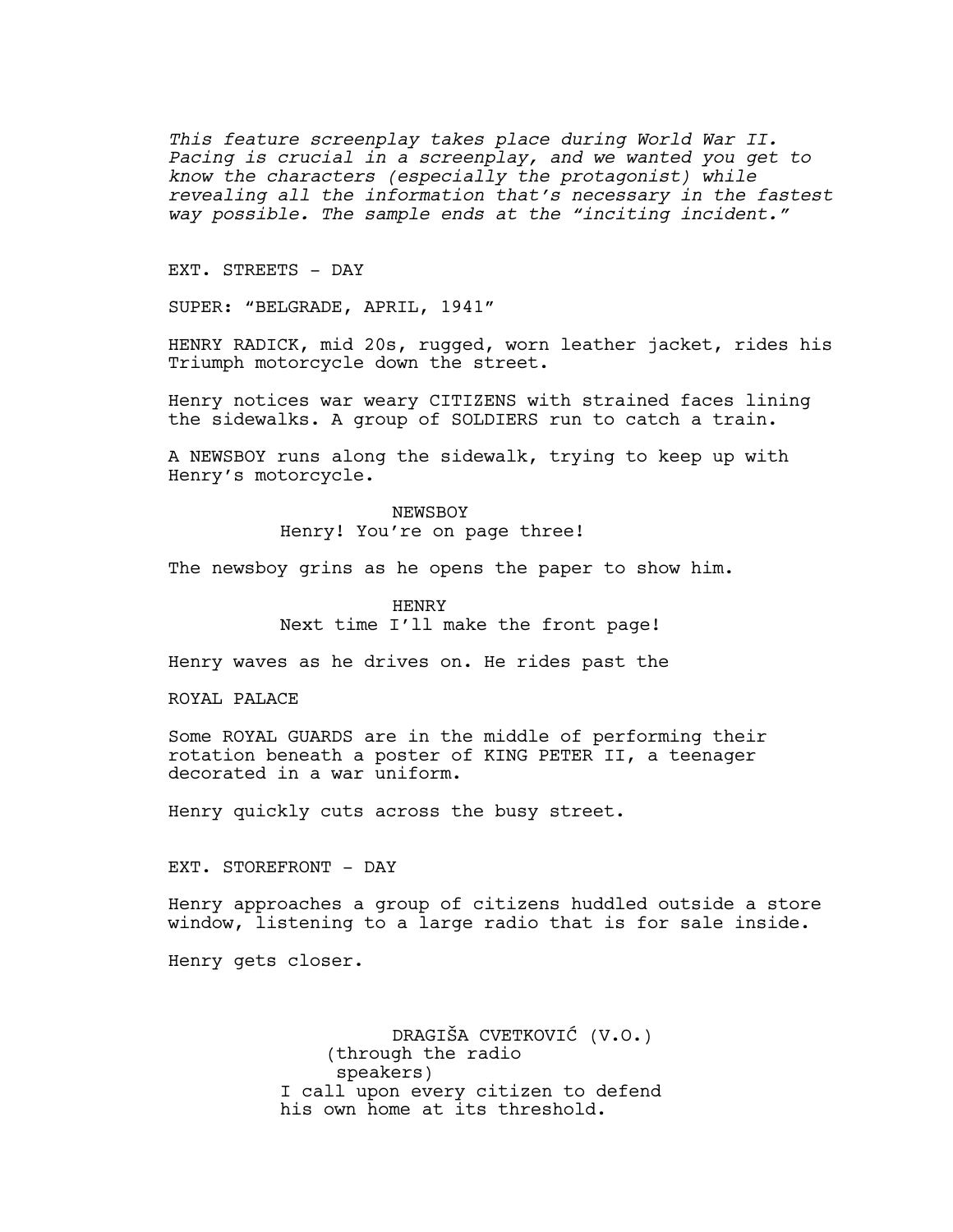MAN IN CROWD #1 I hope the Nazis continue the cease fire.

MAN IN CROWD #2 Of course they will, we're a neutral country. Why would they risk war with us?

Henry crosses the street.

EXT. LIBRARY - DAY

Henry gets near the entrance. He notices two ARMED GUARDS and several GESTAPO AGENTS blocking the doorway.

Henry ducks into an

ALLEY

Henry finds a nearby garbage bin. He steps onto it. He opens the second story window and climbs through it.

INT. LIBRARY BUILDING HALLS - CONTINUOUS

Henry walks past a few LIBRARY PATRONS. He arrives at a side

STAIRWELL

Henry hustles down the steps.

INT. LIBRARY COURTYARD - CONTINUOUS

Henry emerges from the stairwell. He is clearly disgusted by all the Nazi insignias and banners that cover the walls of the courtyard.

NAZI OFFICERS stand intermingled with middle aged MEN in suits. They stare towards the lectern, where a LARGE NAZI OFFICER addresses the group.

Henry stands in the back, trying to remain unnoticed.

LARGE NAZI OFFICER There is nothing to far. This alliance will preserve your city and spare you the pains of war. The German army is ready to protect you. Heil Hitler.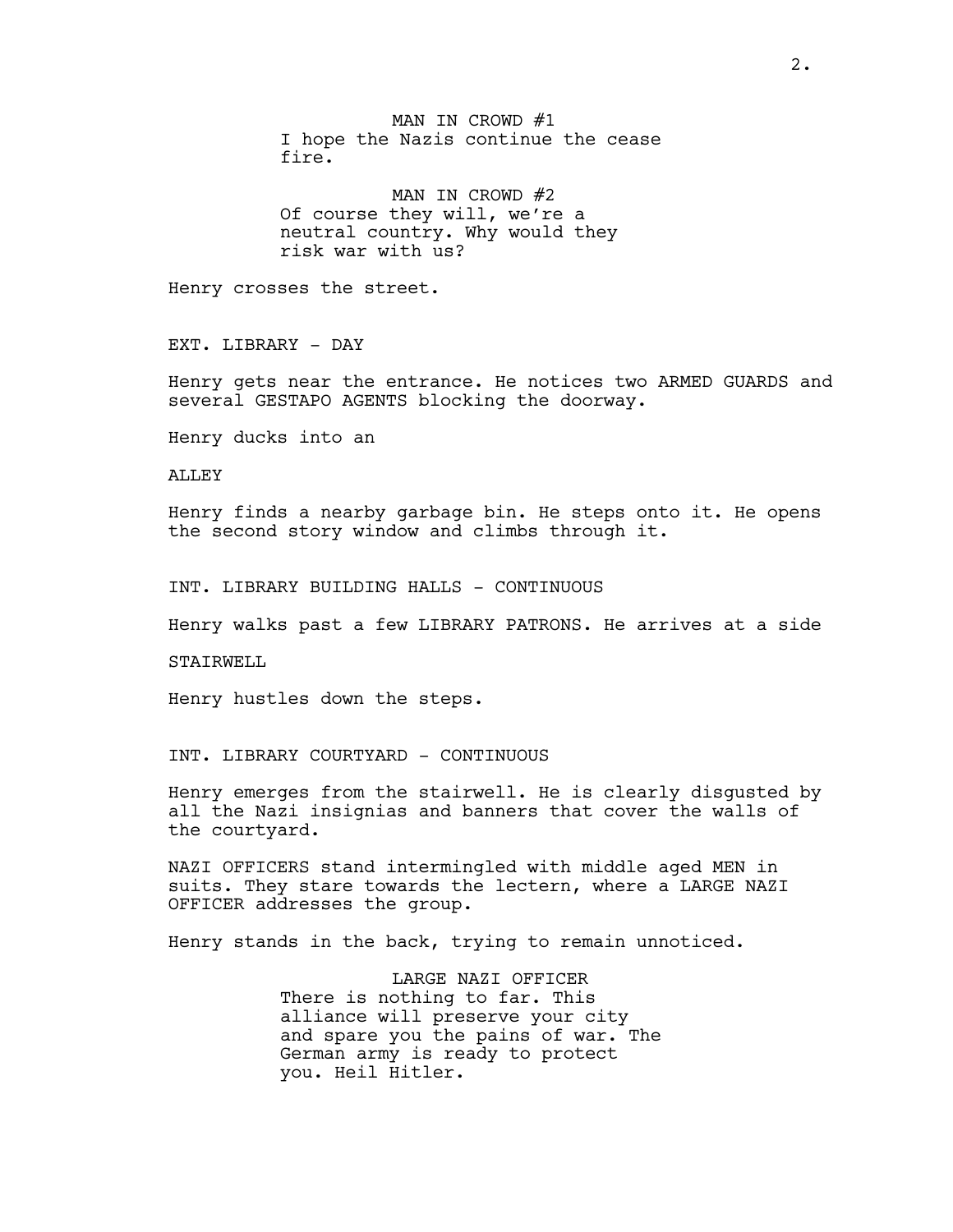He gives the Nazi salute at the podium. The Germans in the room salute back. The men in suits follow along as a formality.

Henry doesn't salute. Some notice his refusal.

GEORGE, 40s, well dressed, approaches Henry.

GEORGE You're late.

HENRY Another story got in the way.

GEORGE I don't abide tardiness.

HENRY Don't be a hypocrite. You politicians are late to everything... what do you have for me?

GEORGE We can't talk here.

HENRY You've got to give me something.

GEORGE Come by my office at noon tomorrow, we can talk then.

HENRY At least tell me if we're making a deal with the Russians.

George gets in closer.

GEORGE

These walls have ears my friend. I will tell you all you want to know tomorrow.

Some of the Nazi Officers and men in the room stare at Henry as they chat amongst themselves.

> GEORGE (CONT'D) I think you've worn out your welcome.

HENRY Noon tomorrow - you'd better have something for me.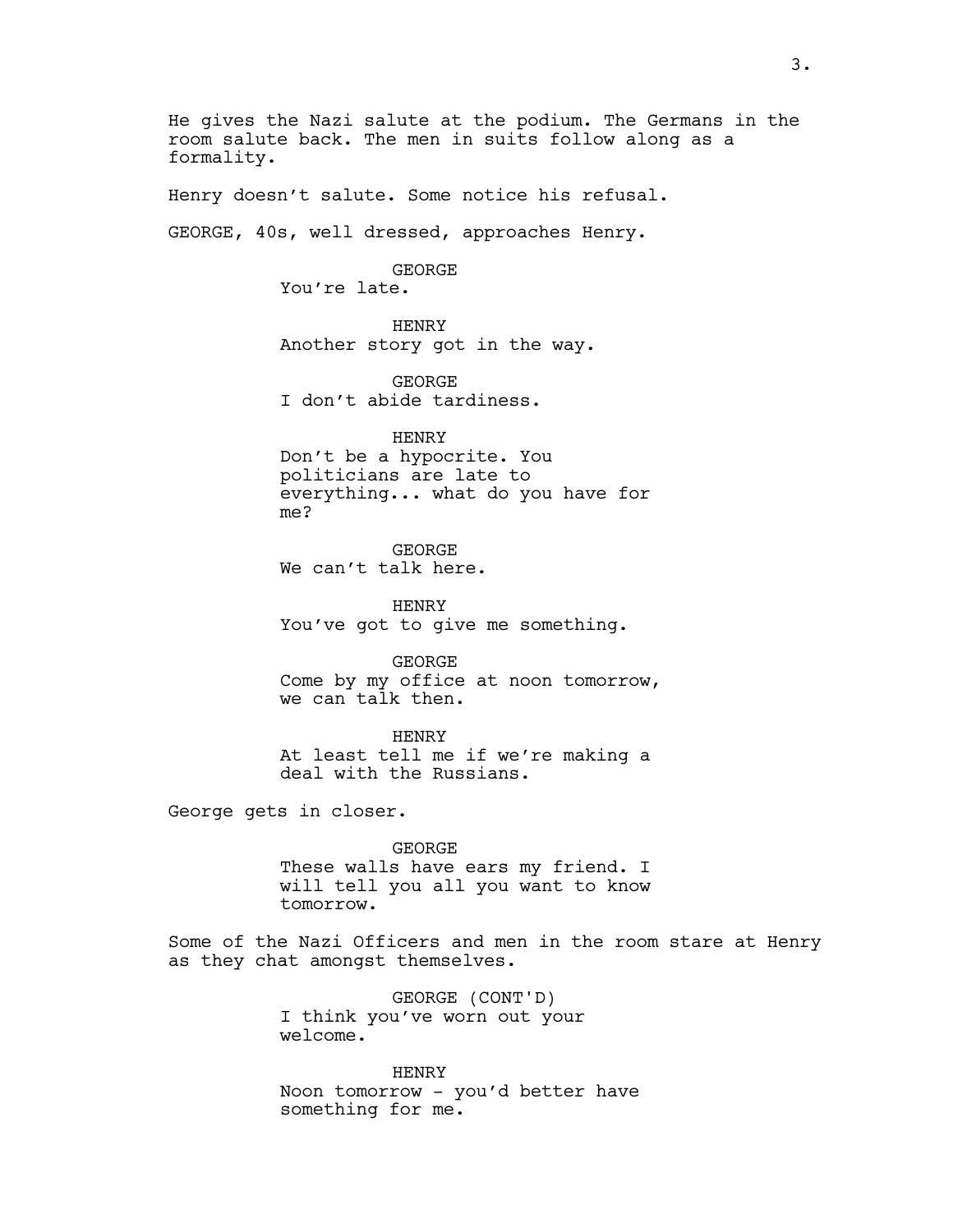Henry goes back up the stairs.

EXT. STREET - DAY

Henry returns to his motorcycle. He notices the church bell TOLL at exactly three o'clock.

## HENRY

Shit.

Henry punches the throttle and speeds away.

INT. NEWS OFFICE - NIGHT

Henry enters. It's bustling with activity. WORKERS are on the phones. COPY BOYS run back and forth as READERS helm the wireless services.

The walls hang with maps detailing troop positions and various pictures of politicians.

Henry passes by SHEILA, mid 40s, rigid, sitting behind a small desk.

SHEILA

You're late.

HENRY I ran into a little trouble downtown.

SHEILA You'd better get in there, they've stared already.

Henry quickly walks into the

CONFERENCE ROOM

BILL is in the middle of addressing his STAFF. Henry sits on a nearby desk, his arms folded.

BILL

(MORE) We must maintain the highest standards. If that means rechecking all your sources, so be it; I don't care how long it takes. Don't be afraid to get back on the streets and tear up some leather. I've notices some of you getting passive with your stories. Stop...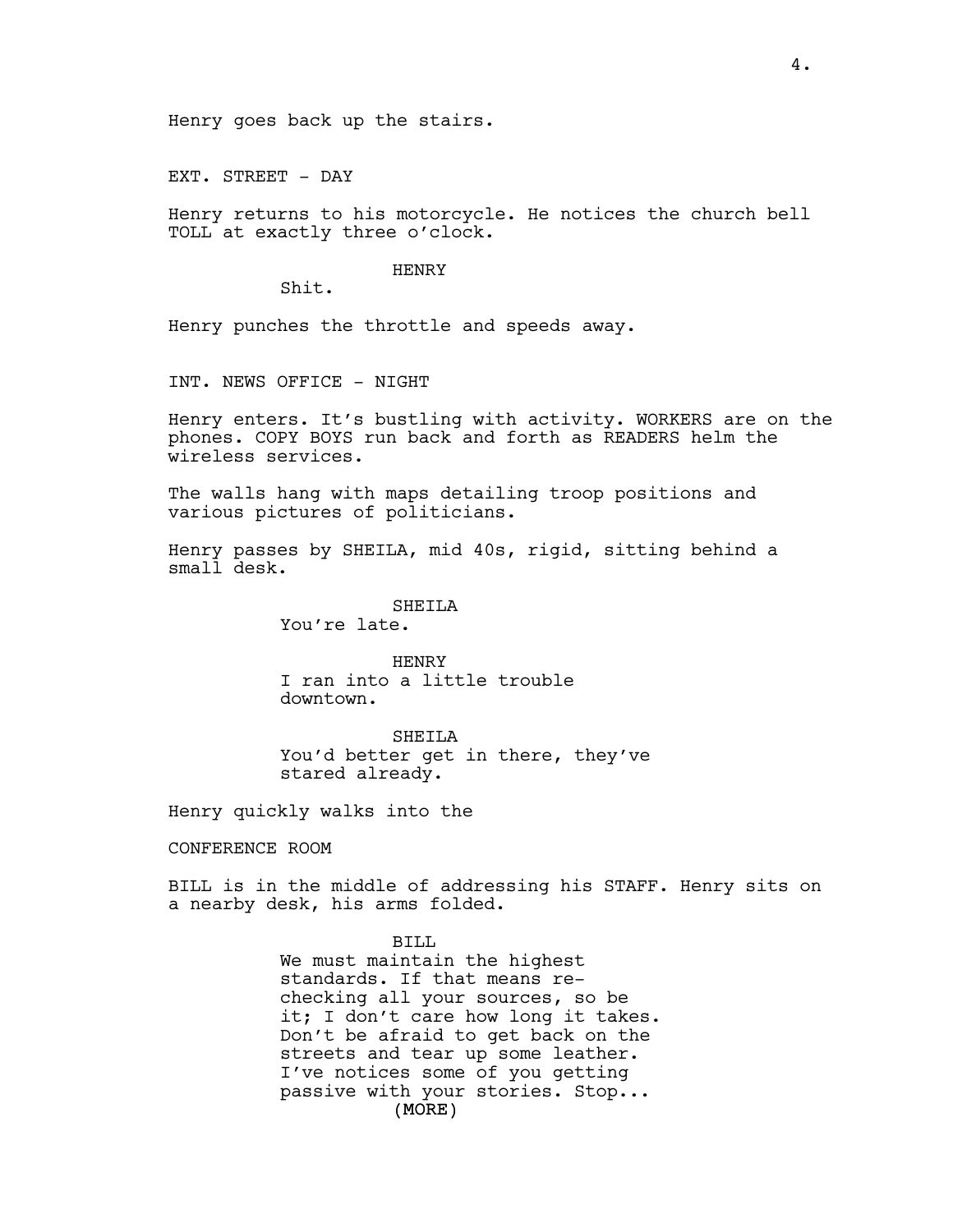BILL (CONT'D) we don't get passive Alvana - we get active.

Henry smirks as he watches looks of inspiration on the faces of his co-workers.

> BILL (CONT'D) You have to be willing to risk everything for your story. Never quit, never give up. And above all always protect your sources.

Bill notices Henry.

BILL (CONT'D) Okay, back to work everyone. I want copy on my desk by end of day.

The staff disperses as Bill approaches Henry.

BILL (CONT'D) Nice of you to join us.

Henry takes out a few crumpled pieces of paper out of his inner coat pocket and hands them to Bill. Bill glances at them. He reads intently, clearly intrigued. Bill looks up.

> BILL (CONT'D) Is this what I think it is?

Henry nods.

HENRY The Prince is gone, but the Nazis are still holding secret meetings around town. I just got back from one.

BILL

And?

HENRY My source froze. But I'm supposed to meet him tomorrow.

BILL It could be a set-up.

HENRY Doubtful. He's a politician. There's something in it for him.

BILL Just watch yourself.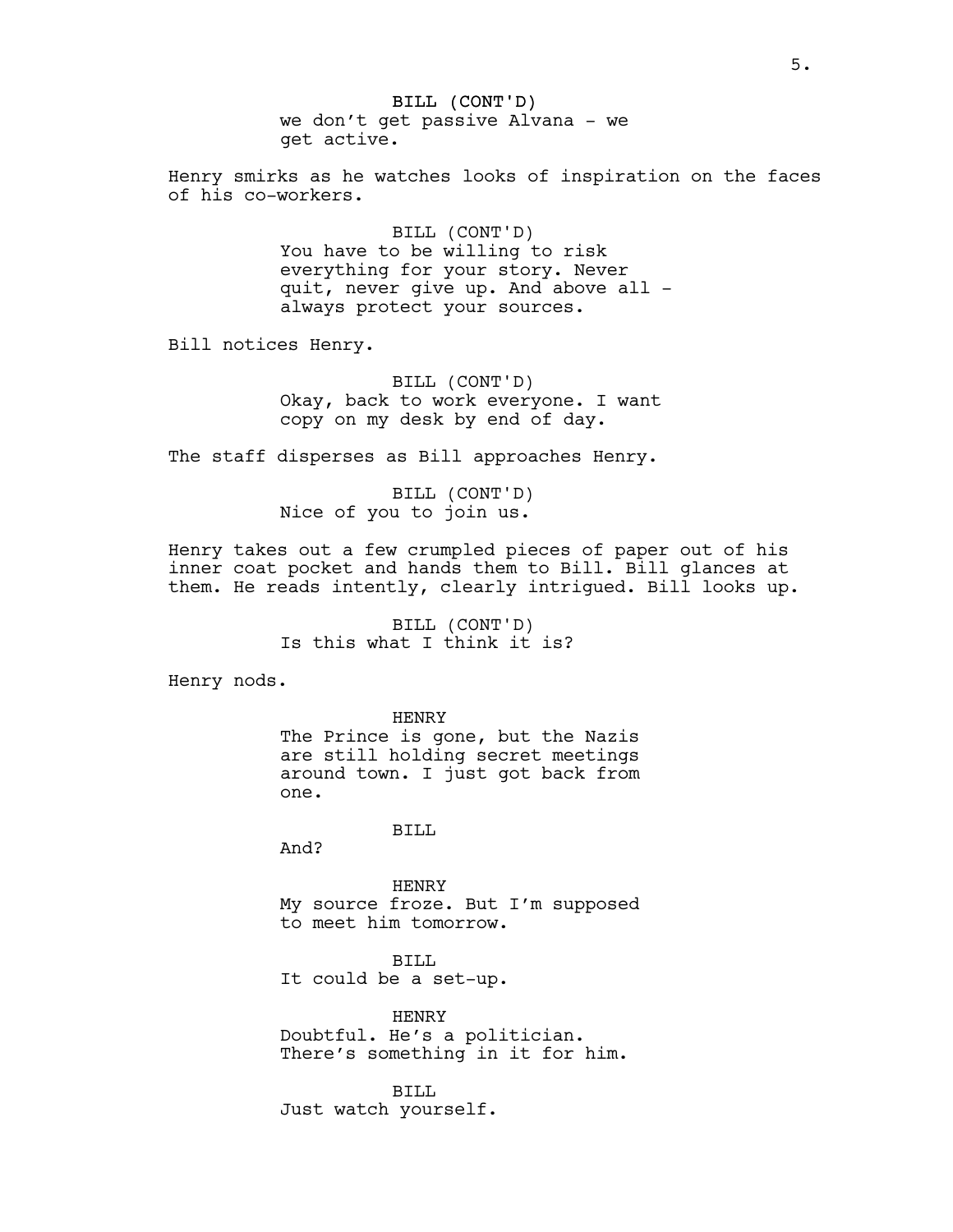A young PHOTOGRAPHER approaches Bill and Henry.

PHOTOGRAPHER Chief, you want a staff photo?

BILL

Sure. (to his staff) Come on everyone, get in here for a quick photo.

The staff quickly huddles together as the photographer gets in place.

The photographer snaps a photo.

INT. NEWS OFFICE - HALLWAY - LATER

Henry walks past Shelia's desk.

SHEILA Oh, I almost forgot to give you this.

Sheila hands Henry a piece of paper. He opens it. Henry smiles to himself as he reads it.

A PLANE ENGINE can be heard in the distance. Henry walks over to a nearby

**WINDOW** 

The outline of a plane cuts through the twilight sky. It circles over the large city.

As the plane glides through the air, the day's last remaining beam of sunlight enhances a black and white "SWASTIKA" on its tailfin.

EXT. RESTAURANT - NIGHT

Henry enters. LOCAL MUSICIANS in the corner start playing.

He notices KRISTINA, mid 20s, attractive brunette, sitting at a table in the corner.

Henry approaches. He leans over and gives her a kiss.

HENRY Got your note.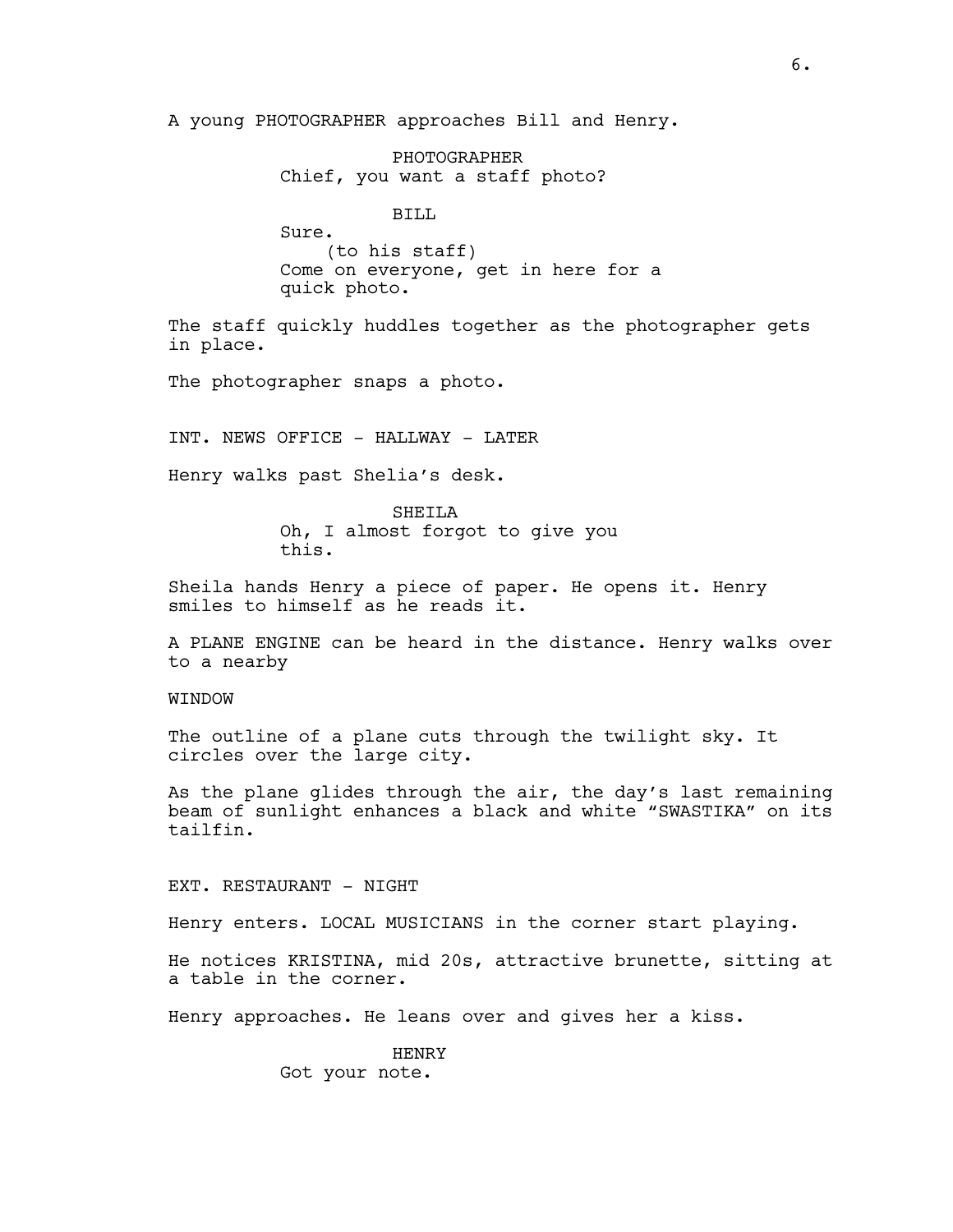KRISTINA Just wanted to make sure you remembered.

Henry smiles.

HENRY I wouldn't miss this for the world... any updates?

KRISTINA Still preparing for the worst. They're setting up a bomb shelter under the Mainstreet Bridge.

A WAITER comes by. Henry hands him the menus back.

HENRY Two of the usual, Peter.

Peter nods as he leaves.

KRISTINA

I need those church supplies I asked you for.

HENRY I've got an important meeting tomorrow, but after that I promise I'll bring 'em right over.

KRISTINA I don't like you meeting in back alleys with shady characters.

HENRY Don't worry, he's just a bureaucratic looking for some extra dough. And only met one source in an alley; and it was for good reason.

Kristina can't help but smile.

The band starts a new SONG.

HENRY (CONT'D) (referring to the song) One of your favorites, isn't it?

Henry gets up, extends his hand. Kristina reluctantly gets up and takes it. They head to a small

DANCE FLOOR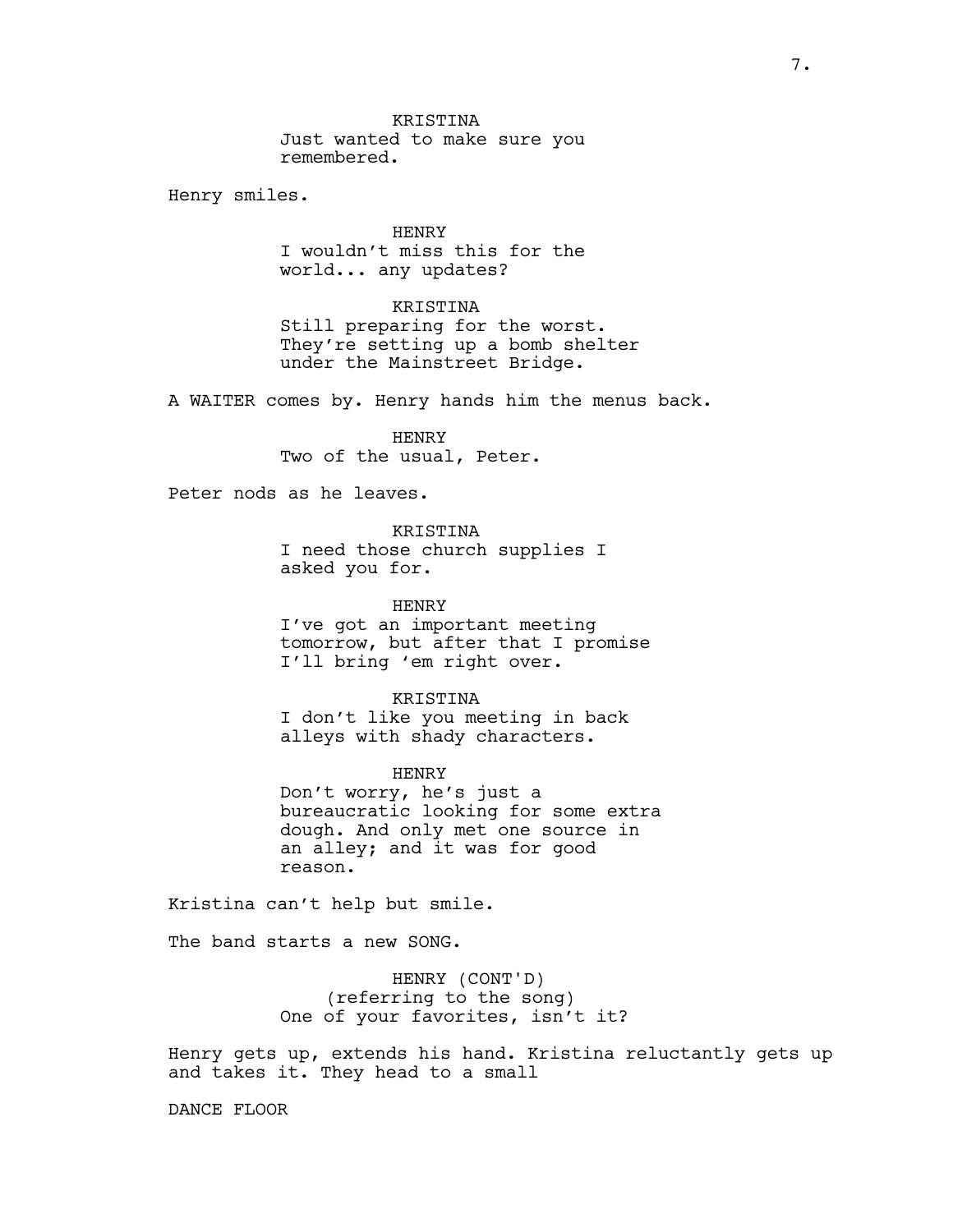Henry leads as they begin to sway to the tune.

KRISTINA I suppose me telling you to be careful wouldn't change anything.

HENRY I'm always careful.

Kristina scoffs.

KRISTINA You've got a recklessness in you. Lord knows I've tried to tame it.

Henry caresses her face.

HENRY Don't worry, everything is going to be just fine.

Henry kisses her.

She wraps her arms around him as they continue to dance.

EXT. HENRY'S FLAT - NIGHT

Henry arrives at his modest dwelling. He flips on a light switch. Family photos, a typewriter, a soccer ball and books are illuminated. The books consist of biographies of world leaders, war strategies, modern warships and planes.

Henry notices a FAMILY OF FIVE, a couple with three kids, in the building across the alley. They glance up from their meal at the dinner table and wave at Henry.

Henry waves back. He starts to sift through his mail on the table. One letter states "NOTICE: URGENT" in large red letters. Henry opens it and begins reading it.

INSERT - LETTER

"YOU ARE HEARBY SUMMONED TO REPORT FOR DUTY AT THE NAVAL STATION AT KUMBOR. SINCERELY, THE NAVAL MINISTRY."

BACK TO SCENE

## HENRY

Shit.

Henry throws the letter onto the ground. He paces around his flat. Henry finally stops at his fireplace mantle. He finds an old Bible among several dusty books.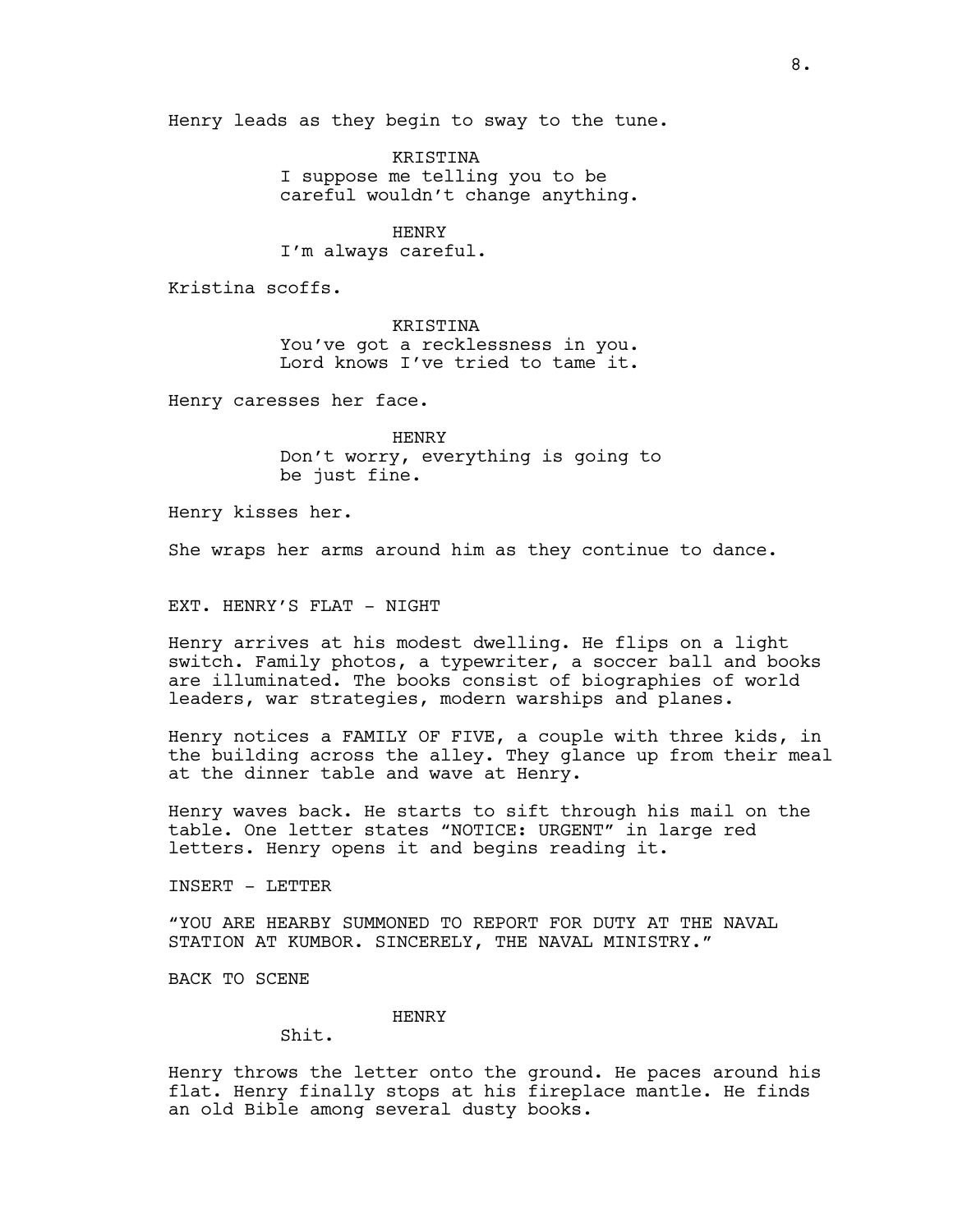Henry takes it with him to his bed as he lies down. He opens the Bible. A photo falls out from the back.

The photo is of him and over a DOZEN PEOPLE of all ages.

Henry places the bible on his chest as he takes a closer look at the photo.

MONTAGE - THE PEOPLE STARTING THEIR DAY IN BELGRADE

-- Citizens hustling to work.

-- A BAKER turns his sign around to state "open."

-- The PAPERBOY delivers his papers to businesses on a bike.

-- A FOOD VENDOR pushes his cart across the sidewalk.

INT. HENRY'S FLAT - DAY

Henry is asleep, the Bible next to him on his bed. The building begins to shake. SCREAMING PLANES outside.

Henry awakens at once. He jumps out of bed, still in his clothes from the night before.

Henry gets to the window. He look out at the early morning sky. The floor begins to shake violently.

In the distance, an orange bloom of fire, followed by a distant explosion.

Henry recoils.

HENRY

My God!

A shrieking WHISTLE. Henry looks up to the sky.

It's filled with Nazi Stuka planes diving down on bombing runs. They swarm the sky like locusts, SHRIEKING loudly.

BOOM!

A distant explosion flashes fire, followed by black smoke. At once, dozens of bombs begin to hit buildings.

Henry turns away from the window. He dives to the other side of the bed. His window breaks as shrapnel flies into his room. Henry is blown back against the wall as glass shards rain over him.